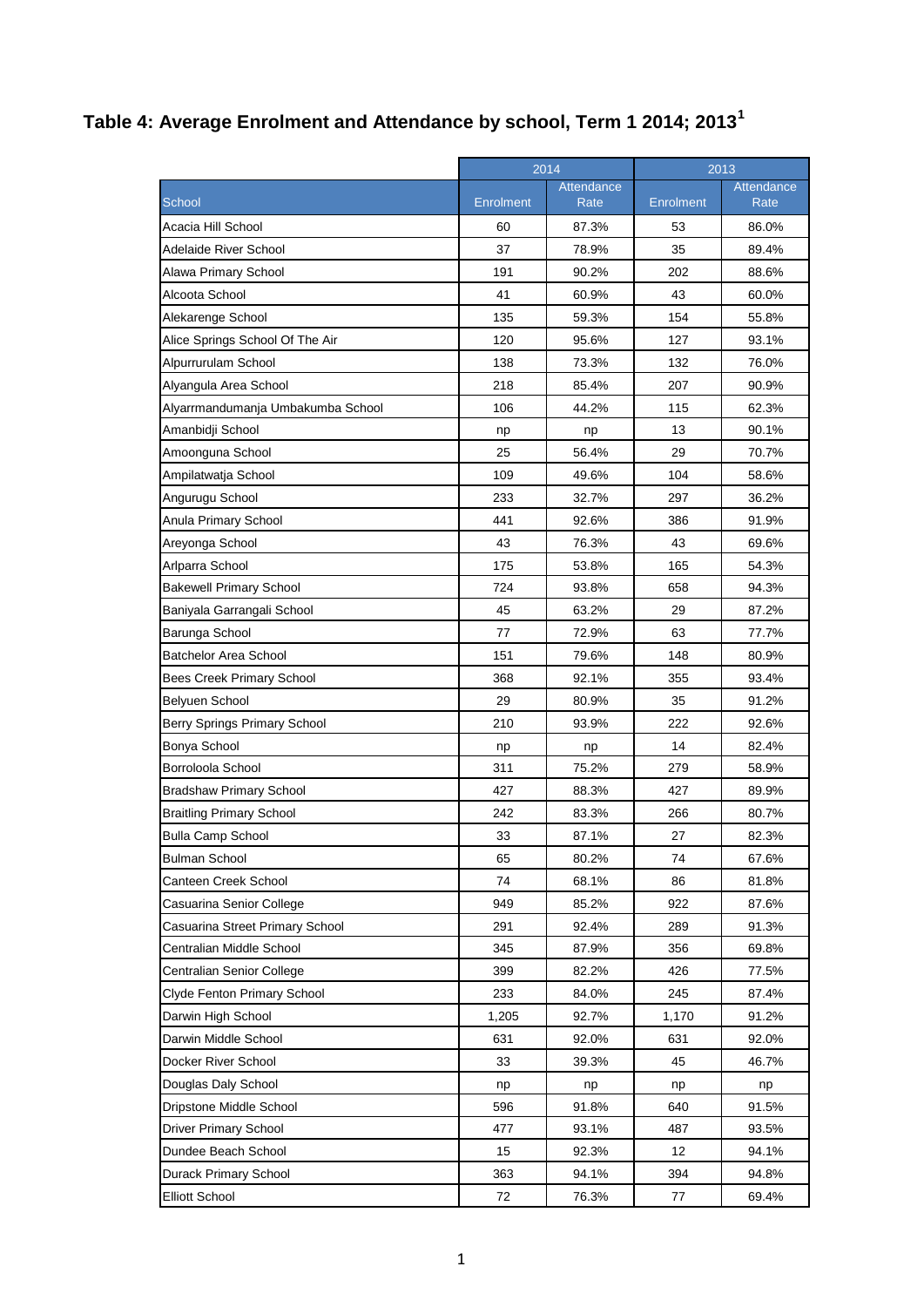| 61.2%<br>55.3%<br>75<br>62<br>43<br>35<br>40.8%<br>47.2%<br>243<br>69.6%<br>291<br>58.9%<br>270<br>86.0%<br>294<br>87.0%<br>429<br>93.2%<br>426<br>Girraween Primary School<br>92.9%<br><b>Gray Primary School</b><br>326<br>88.9%<br>331<br>90.3%<br>Gunbalanya School<br>317<br>64.6%<br>310<br>55.0%<br>36<br>33<br>79.9%<br>62.5%<br>88<br>57.2%<br>71.3%<br>105<br>94<br>87.9%<br>90<br>90.1%<br>249<br>251<br>91.1%<br>90.2%<br>391<br>394<br>91.2%<br>89.6%<br>28<br>29<br>73.6%<br>71.0%<br>287<br>Jabiru Area School<br>75.2%<br>293<br>78.0%<br>95<br>117<br>59.6%<br>61.5%<br>Jingili Primary School<br>328<br>90.4%<br>342<br>91.6%<br>159<br>64.0%<br>155<br>79.8%<br>230<br>87.9%<br>238<br>88.0%<br>640<br>83.6%<br>635<br>76.1%<br>220<br>100.0%<br>225<br>98.9%<br>392<br>406<br>87.8%<br>89.5%<br>14<br>75.1%<br>np<br>np<br>25<br>82.0%<br>21<br>91.6%<br>220<br>62.7%<br>208<br>51.0%<br>74<br>65.7%<br>63<br>65.4%<br>271<br>89.3%<br>290<br>90.9%<br>376<br>392<br>92.4%<br>90.2%<br>Leanyer Primary School<br>509<br>91.5%<br>524<br>92.7%<br>160<br>88.7%<br>124<br>85.8%<br>84.5%<br>204<br>202<br>85.5%<br>273<br>87.8%<br>284<br>88.0%<br>66<br>60.1%<br>84<br>72.4%<br>715<br>714<br>63.0%<br>47.9%<br>211<br>88.6%<br>219<br>87.2%<br>22<br>18<br>74.9%<br>84.0%<br>50<br>87.1%<br>49<br>81.4%<br>np<br>np<br>np<br>np<br>21<br>90.3%<br>25<br>81.4%<br>83<br>87.8%<br>84<br>81.2%<br>371<br>52.3%<br>339<br>47.4%<br>209<br>85.9%<br>230<br>85.3%<br>42<br>53.7%<br>35<br>82.7%<br>201<br>75.4%<br>198<br>86.0%<br>311<br>89.8%<br>318<br>90.7%<br>366<br>83.9%<br>411<br>86.1%<br>74<br>82<br>66.8%<br>53.2%<br>29<br>32.3%<br>26<br>47.5% |                                |           | Attendance |                  | Attendance |
|---------------------------------------------------------------------------------------------------------------------------------------------------------------------------------------------------------------------------------------------------------------------------------------------------------------------------------------------------------------------------------------------------------------------------------------------------------------------------------------------------------------------------------------------------------------------------------------------------------------------------------------------------------------------------------------------------------------------------------------------------------------------------------------------------------------------------------------------------------------------------------------------------------------------------------------------------------------------------------------------------------------------------------------------------------------------------------------------------------------------------------------------------------------------------------------------------------------------------------------------------------------------------------------------------------------------------------------------------------------------------------------------------------------------------------------------------------------------------------------------------------------------------------------------------------------------------------------------------------------------------------------------------------------------------|--------------------------------|-----------|------------|------------------|------------|
|                                                                                                                                                                                                                                                                                                                                                                                                                                                                                                                                                                                                                                                                                                                                                                                                                                                                                                                                                                                                                                                                                                                                                                                                                                                                                                                                                                                                                                                                                                                                                                                                                                                                           | School                         | Enrolment | Rate       | <b>Enrolment</b> | Rate       |
|                                                                                                                                                                                                                                                                                                                                                                                                                                                                                                                                                                                                                                                                                                                                                                                                                                                                                                                                                                                                                                                                                                                                                                                                                                                                                                                                                                                                                                                                                                                                                                                                                                                                           | Epenarra School                |           |            |                  |            |
|                                                                                                                                                                                                                                                                                                                                                                                                                                                                                                                                                                                                                                                                                                                                                                                                                                                                                                                                                                                                                                                                                                                                                                                                                                                                                                                                                                                                                                                                                                                                                                                                                                                                           | <b>Finke School</b>            |           |            |                  |            |
|                                                                                                                                                                                                                                                                                                                                                                                                                                                                                                                                                                                                                                                                                                                                                                                                                                                                                                                                                                                                                                                                                                                                                                                                                                                                                                                                                                                                                                                                                                                                                                                                                                                                           | Gapuwiyak School               |           |            |                  |            |
|                                                                                                                                                                                                                                                                                                                                                                                                                                                                                                                                                                                                                                                                                                                                                                                                                                                                                                                                                                                                                                                                                                                                                                                                                                                                                                                                                                                                                                                                                                                                                                                                                                                                           | <b>Gillen Primary School</b>   |           |            |                  |            |
|                                                                                                                                                                                                                                                                                                                                                                                                                                                                                                                                                                                                                                                                                                                                                                                                                                                                                                                                                                                                                                                                                                                                                                                                                                                                                                                                                                                                                                                                                                                                                                                                                                                                           |                                |           |            |                  |            |
|                                                                                                                                                                                                                                                                                                                                                                                                                                                                                                                                                                                                                                                                                                                                                                                                                                                                                                                                                                                                                                                                                                                                                                                                                                                                                                                                                                                                                                                                                                                                                                                                                                                                           |                                |           |            |                  |            |
|                                                                                                                                                                                                                                                                                                                                                                                                                                                                                                                                                                                                                                                                                                                                                                                                                                                                                                                                                                                                                                                                                                                                                                                                                                                                                                                                                                                                                                                                                                                                                                                                                                                                           |                                |           |            |                  |            |
|                                                                                                                                                                                                                                                                                                                                                                                                                                                                                                                                                                                                                                                                                                                                                                                                                                                                                                                                                                                                                                                                                                                                                                                                                                                                                                                                                                                                                                                                                                                                                                                                                                                                           | <b>Haasts Bluff School</b>     |           |            |                  |            |
|                                                                                                                                                                                                                                                                                                                                                                                                                                                                                                                                                                                                                                                                                                                                                                                                                                                                                                                                                                                                                                                                                                                                                                                                                                                                                                                                                                                                                                                                                                                                                                                                                                                                           | Harts Range School             |           |            |                  |            |
|                                                                                                                                                                                                                                                                                                                                                                                                                                                                                                                                                                                                                                                                                                                                                                                                                                                                                                                                                                                                                                                                                                                                                                                                                                                                                                                                                                                                                                                                                                                                                                                                                                                                           | <b>Henbury School</b>          |           |            |                  |            |
|                                                                                                                                                                                                                                                                                                                                                                                                                                                                                                                                                                                                                                                                                                                                                                                                                                                                                                                                                                                                                                                                                                                                                                                                                                                                                                                                                                                                                                                                                                                                                                                                                                                                           | Howard Springs Primary School  |           |            |                  |            |
|                                                                                                                                                                                                                                                                                                                                                                                                                                                                                                                                                                                                                                                                                                                                                                                                                                                                                                                                                                                                                                                                                                                                                                                                                                                                                                                                                                                                                                                                                                                                                                                                                                                                           | Humpty Doo Primary School      |           |            |                  |            |
|                                                                                                                                                                                                                                                                                                                                                                                                                                                                                                                                                                                                                                                                                                                                                                                                                                                                                                                                                                                                                                                                                                                                                                                                                                                                                                                                                                                                                                                                                                                                                                                                                                                                           | Imanpa School                  |           |            |                  |            |
|                                                                                                                                                                                                                                                                                                                                                                                                                                                                                                                                                                                                                                                                                                                                                                                                                                                                                                                                                                                                                                                                                                                                                                                                                                                                                                                                                                                                                                                                                                                                                                                                                                                                           |                                |           |            |                  |            |
|                                                                                                                                                                                                                                                                                                                                                                                                                                                                                                                                                                                                                                                                                                                                                                                                                                                                                                                                                                                                                                                                                                                                                                                                                                                                                                                                                                                                                                                                                                                                                                                                                                                                           | Jilkminggan School             |           |            |                  |            |
|                                                                                                                                                                                                                                                                                                                                                                                                                                                                                                                                                                                                                                                                                                                                                                                                                                                                                                                                                                                                                                                                                                                                                                                                                                                                                                                                                                                                                                                                                                                                                                                                                                                                           |                                |           |            |                  |            |
|                                                                                                                                                                                                                                                                                                                                                                                                                                                                                                                                                                                                                                                                                                                                                                                                                                                                                                                                                                                                                                                                                                                                                                                                                                                                                                                                                                                                                                                                                                                                                                                                                                                                           | Kalkaringi School              |           |            |                  |            |
|                                                                                                                                                                                                                                                                                                                                                                                                                                                                                                                                                                                                                                                                                                                                                                                                                                                                                                                                                                                                                                                                                                                                                                                                                                                                                                                                                                                                                                                                                                                                                                                                                                                                           | Karama Primary School          |           |            |                  |            |
|                                                                                                                                                                                                                                                                                                                                                                                                                                                                                                                                                                                                                                                                                                                                                                                                                                                                                                                                                                                                                                                                                                                                                                                                                                                                                                                                                                                                                                                                                                                                                                                                                                                                           | Katherine High School          |           |            |                  |            |
|                                                                                                                                                                                                                                                                                                                                                                                                                                                                                                                                                                                                                                                                                                                                                                                                                                                                                                                                                                                                                                                                                                                                                                                                                                                                                                                                                                                                                                                                                                                                                                                                                                                                           | Katherine School Of The Air    |           |            |                  |            |
|                                                                                                                                                                                                                                                                                                                                                                                                                                                                                                                                                                                                                                                                                                                                                                                                                                                                                                                                                                                                                                                                                                                                                                                                                                                                                                                                                                                                                                                                                                                                                                                                                                                                           | Katherine South Primary School |           |            |                  |            |
|                                                                                                                                                                                                                                                                                                                                                                                                                                                                                                                                                                                                                                                                                                                                                                                                                                                                                                                                                                                                                                                                                                                                                                                                                                                                                                                                                                                                                                                                                                                                                                                                                                                                           | Kiana School                   |           |            |                  |            |
|                                                                                                                                                                                                                                                                                                                                                                                                                                                                                                                                                                                                                                                                                                                                                                                                                                                                                                                                                                                                                                                                                                                                                                                                                                                                                                                                                                                                                                                                                                                                                                                                                                                                           | Kintore Street School          |           |            |                  |            |
|                                                                                                                                                                                                                                                                                                                                                                                                                                                                                                                                                                                                                                                                                                                                                                                                                                                                                                                                                                                                                                                                                                                                                                                                                                                                                                                                                                                                                                                                                                                                                                                                                                                                           | Lajamanu School                |           |            |                  |            |
|                                                                                                                                                                                                                                                                                                                                                                                                                                                                                                                                                                                                                                                                                                                                                                                                                                                                                                                                                                                                                                                                                                                                                                                                                                                                                                                                                                                                                                                                                                                                                                                                                                                                           | Laramba School                 |           |            |                  |            |
|                                                                                                                                                                                                                                                                                                                                                                                                                                                                                                                                                                                                                                                                                                                                                                                                                                                                                                                                                                                                                                                                                                                                                                                                                                                                                                                                                                                                                                                                                                                                                                                                                                                                           | Larapinta Primary School       |           |            |                  |            |
|                                                                                                                                                                                                                                                                                                                                                                                                                                                                                                                                                                                                                                                                                                                                                                                                                                                                                                                                                                                                                                                                                                                                                                                                                                                                                                                                                                                                                                                                                                                                                                                                                                                                           | Larrakeyah Primary School      |           |            |                  |            |
|                                                                                                                                                                                                                                                                                                                                                                                                                                                                                                                                                                                                                                                                                                                                                                                                                                                                                                                                                                                                                                                                                                                                                                                                                                                                                                                                                                                                                                                                                                                                                                                                                                                                           |                                |           |            |                  |            |
|                                                                                                                                                                                                                                                                                                                                                                                                                                                                                                                                                                                                                                                                                                                                                                                                                                                                                                                                                                                                                                                                                                                                                                                                                                                                                                                                                                                                                                                                                                                                                                                                                                                                           | Ludmilla Primary School        |           |            |                  |            |
|                                                                                                                                                                                                                                                                                                                                                                                                                                                                                                                                                                                                                                                                                                                                                                                                                                                                                                                                                                                                                                                                                                                                                                                                                                                                                                                                                                                                                                                                                                                                                                                                                                                                           | MacFarlane Primary School      |           |            |                  |            |
|                                                                                                                                                                                                                                                                                                                                                                                                                                                                                                                                                                                                                                                                                                                                                                                                                                                                                                                                                                                                                                                                                                                                                                                                                                                                                                                                                                                                                                                                                                                                                                                                                                                                           | Malak Primary School           |           |            |                  |            |
|                                                                                                                                                                                                                                                                                                                                                                                                                                                                                                                                                                                                                                                                                                                                                                                                                                                                                                                                                                                                                                                                                                                                                                                                                                                                                                                                                                                                                                                                                                                                                                                                                                                                           | Mamaruni School                |           |            |                  |            |
|                                                                                                                                                                                                                                                                                                                                                                                                                                                                                                                                                                                                                                                                                                                                                                                                                                                                                                                                                                                                                                                                                                                                                                                                                                                                                                                                                                                                                                                                                                                                                                                                                                                                           | Maningrida School              |           |            |                  |            |
|                                                                                                                                                                                                                                                                                                                                                                                                                                                                                                                                                                                                                                                                                                                                                                                                                                                                                                                                                                                                                                                                                                                                                                                                                                                                                                                                                                                                                                                                                                                                                                                                                                                                           | Manunda Terrace Primary School |           |            |                  |            |
|                                                                                                                                                                                                                                                                                                                                                                                                                                                                                                                                                                                                                                                                                                                                                                                                                                                                                                                                                                                                                                                                                                                                                                                                                                                                                                                                                                                                                                                                                                                                                                                                                                                                           | Manyallaluk School             |           |            |                  |            |
|                                                                                                                                                                                                                                                                                                                                                                                                                                                                                                                                                                                                                                                                                                                                                                                                                                                                                                                                                                                                                                                                                                                                                                                                                                                                                                                                                                                                                                                                                                                                                                                                                                                                           | Mataranka School               |           |            |                  |            |
|                                                                                                                                                                                                                                                                                                                                                                                                                                                                                                                                                                                                                                                                                                                                                                                                                                                                                                                                                                                                                                                                                                                                                                                                                                                                                                                                                                                                                                                                                                                                                                                                                                                                           | Mbunghara School               |           |            |                  |            |
|                                                                                                                                                                                                                                                                                                                                                                                                                                                                                                                                                                                                                                                                                                                                                                                                                                                                                                                                                                                                                                                                                                                                                                                                                                                                                                                                                                                                                                                                                                                                                                                                                                                                           | Middle Point School            |           |            |                  |            |
|                                                                                                                                                                                                                                                                                                                                                                                                                                                                                                                                                                                                                                                                                                                                                                                                                                                                                                                                                                                                                                                                                                                                                                                                                                                                                                                                                                                                                                                                                                                                                                                                                                                                           | Milikapiti School              |           |            |                  |            |
|                                                                                                                                                                                                                                                                                                                                                                                                                                                                                                                                                                                                                                                                                                                                                                                                                                                                                                                                                                                                                                                                                                                                                                                                                                                                                                                                                                                                                                                                                                                                                                                                                                                                           | Milingimbi School              |           |            |                  |            |
|                                                                                                                                                                                                                                                                                                                                                                                                                                                                                                                                                                                                                                                                                                                                                                                                                                                                                                                                                                                                                                                                                                                                                                                                                                                                                                                                                                                                                                                                                                                                                                                                                                                                           | Millner Primary School         |           |            |                  |            |
|                                                                                                                                                                                                                                                                                                                                                                                                                                                                                                                                                                                                                                                                                                                                                                                                                                                                                                                                                                                                                                                                                                                                                                                                                                                                                                                                                                                                                                                                                                                                                                                                                                                                           | Milyakburra School             |           |            |                  |            |
|                                                                                                                                                                                                                                                                                                                                                                                                                                                                                                                                                                                                                                                                                                                                                                                                                                                                                                                                                                                                                                                                                                                                                                                                                                                                                                                                                                                                                                                                                                                                                                                                                                                                           | Minyerri School                |           |            |                  |            |
|                                                                                                                                                                                                                                                                                                                                                                                                                                                                                                                                                                                                                                                                                                                                                                                                                                                                                                                                                                                                                                                                                                                                                                                                                                                                                                                                                                                                                                                                                                                                                                                                                                                                           | Moil Primary School            |           |            |                  |            |
|                                                                                                                                                                                                                                                                                                                                                                                                                                                                                                                                                                                                                                                                                                                                                                                                                                                                                                                                                                                                                                                                                                                                                                                                                                                                                                                                                                                                                                                                                                                                                                                                                                                                           | Moulden Primary School         |           |            |                  |            |
|                                                                                                                                                                                                                                                                                                                                                                                                                                                                                                                                                                                                                                                                                                                                                                                                                                                                                                                                                                                                                                                                                                                                                                                                                                                                                                                                                                                                                                                                                                                                                                                                                                                                           | Mount Allan School             |           |            |                  |            |
|                                                                                                                                                                                                                                                                                                                                                                                                                                                                                                                                                                                                                                                                                                                                                                                                                                                                                                                                                                                                                                                                                                                                                                                                                                                                                                                                                                                                                                                                                                                                                                                                                                                                           | Mulga Bore School              |           |            |                  |            |
|                                                                                                                                                                                                                                                                                                                                                                                                                                                                                                                                                                                                                                                                                                                                                                                                                                                                                                                                                                                                                                                                                                                                                                                                                                                                                                                                                                                                                                                                                                                                                                                                                                                                           | Murray Downs School            | 36        | 72.4%      | 41               | 82.1%      |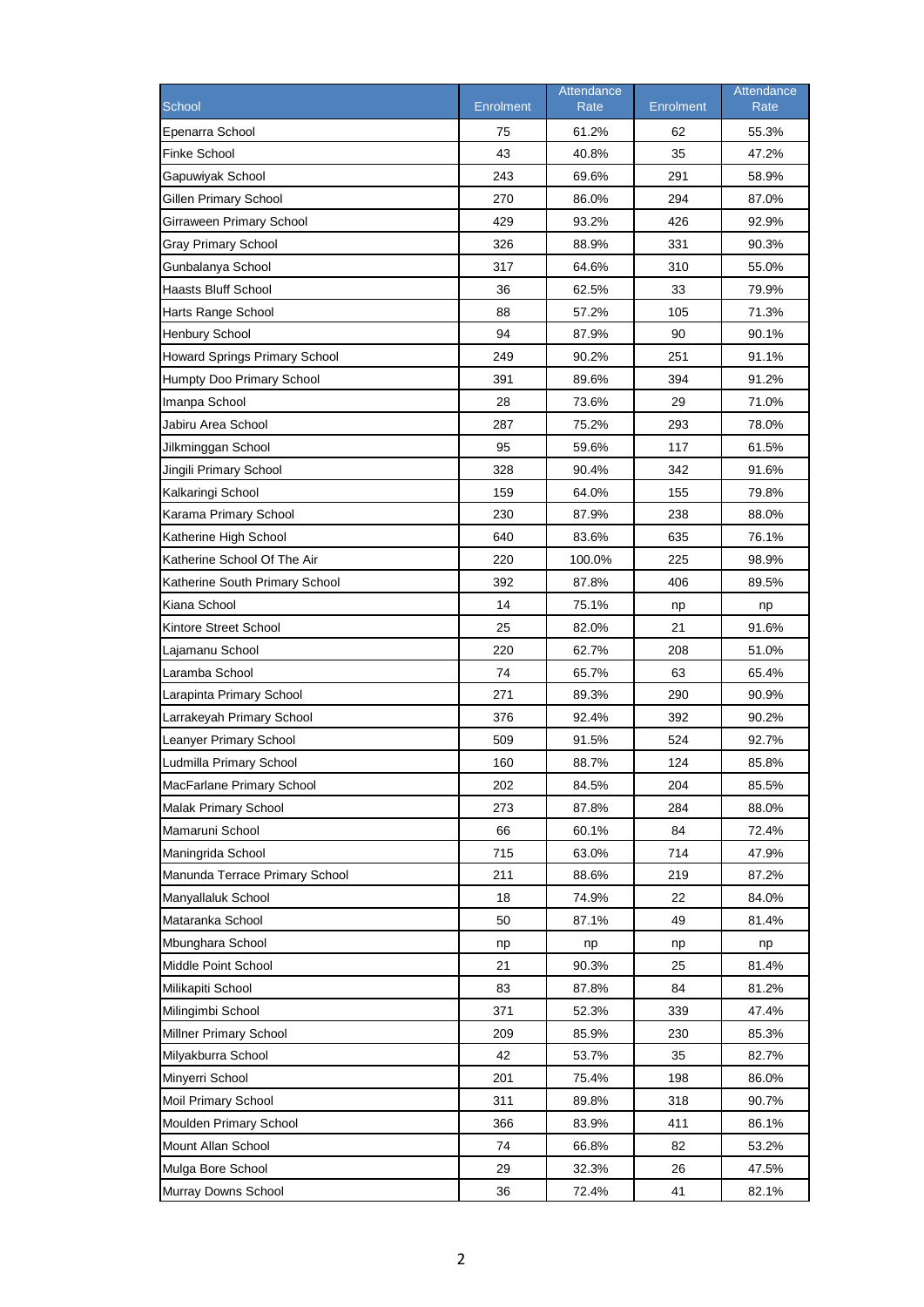| School                                   | <b>Enrolment</b> | Attendance<br>Rate | <b>Enrolment</b> | Attendance<br><b>Rate</b> |
|------------------------------------------|------------------|--------------------|------------------|---------------------------|
|                                          |                  |                    |                  |                           |
| Mutitjulu School                         | 50               | 72.8%              | 25               | 67.9%                     |
| Nakara Primary School                    | 536              | 93.4%              | 492              | 93.3%<br>89.8%            |
| Nemarluk School                          | 141              | 89.8%              | 140              |                           |
| <b>Neutral Junction School</b>           | 23               | 53.3%              | 17               | 71.7%                     |
| Newcastle Waters School                  | np<br>20         | np                 | 13               | 78.0%                     |
| Nganambala School                        |                  | 87.9%              | 20               | 80.1%                     |
| Nganmarriyanga School                    | 109              | 74.2%              | 117              | 67.6%                     |
| <b>Ngukurr School</b>                    | 313              | 68.1%              | 322              | 67.6%                     |
| Nhulunbuy High School                    | 246              | 87.5%              | 251              | 88.6%                     |
| Nhulunbuy Primary School                 | 569              | 89.3%              | 577              | 89.7%                     |
| <b>Nightcliff Middle School</b>          | 269              | 89.6%              | 223              | 89.4%                     |
| <b>Nightcliff Primary School</b>         | 487              | 90.8%              | 496              | 90.3%                     |
| Northern Territory Open Education Centre | 537              | 100.0%             | 444              | 100.0%                    |
| Ntaria School                            | 205              | 58.8%              | 156              | 58.3%                     |
| Numbulwar School                         | 156              | 52.6%              | 183              | 60.2%                     |
| Nyirripi School                          | 38               | 44.5%              | 53               | 44.4%                     |
| <b>Palmerston Senior College</b>         | 483              | 82.7%              | 502              | 84.1%                     |
| Papunya School                           | 108              | 57.5%              | 120              | 47.6%                     |
| Parap Primary School                     | 496              | 93.6%              | 497              | 94.4%                     |
| Peppimenarti School                      | 37               | 93.5%              | 47               | 90.5%                     |
| Pigeon Hole School                       | 30               | 90.3%              | 20               | 86.6%                     |
| <b>Pine Creek School</b>                 | 38               | 79.0%              | 52               | 74.9%                     |
| Pularumpi School                         | 79               | 81.0%              | 79               | 80.8%                     |
| Ramingining School                       | 283              | 68.7%              | 250              | 59.4%                     |
| <b>Robinson River School</b>             | 79               | 67.7%              | 70               | 74.2%                     |
| Rockhampton Downs School                 | np               | np                 | np               | np                        |
| Rosebery Middle School                   | 553              | 87.3%              | 658              | 88.9%                     |
| Rosebery Primary School                  | 462              | 91.5%              | 434              | 93.0%                     |
| Ross Park Primary School                 | 444              | 93.3%              | 461              | 93.8%                     |
| Sadadeen Primary School                  | 240              | 75.2%              | 216              | 80.7%                     |
| Sanderson Middle School                  | 435              | 88.2%              | 402              | 88.9%                     |
| Shepherdson College                      | 729              | 57.1%              | 686              | 49.2%                     |
| <b>Stirling School</b>                   | np               | np                 | 23               | 47.2%                     |
| <b>Stuart Park Primary School</b>        | 530              | 90.6%              | 553              | 92.6%                     |
| <b>Taminmin College</b>                  | 1,020            | 88.5%              | 1,005            | 89.0%                     |
| <b>Tennant Creek High School</b>         | 204              | 72.0%              | 181              | 70.1%                     |
| <b>Tennant Creek Primary School</b>      | 410              | 70.3%              | 428              | 74.1%                     |
| <b>Timber Creek School</b>               | 66               | 86.1%              | 71               | 84.6%                     |
| <b>Tipperary Station School</b>          | np               | np                 | np               | np                        |
| Titjikala School                         | 27               | 59.6%              | 22               | 53.3%                     |
| <b>Tivendale School</b>                  | 33               | 100.0%             | 45               | 100.0%                    |
| Ti Tree School                           | 97               | 62.5%              | 100              | 58.1%                     |
| Urapunga School                          | 30               | 87.1%              | 37               | 80.7%                     |
| Wagaman Primary School                   | 314              | 91.3%              | 310              | 90.1%                     |
| Wallace Rockhole School                  | 27               | 75.8%              | 21               | 69.1%                     |
| Walungurru School                        | 59               | 81.1%              | 63               | 74.4%                     |
| Wanguri Primary School                   | 389              | 93.1%              | 436              | 90.3%                     |
| Warruwi School                           | 120              | 68.3%              | 127              | 71.9%                     |